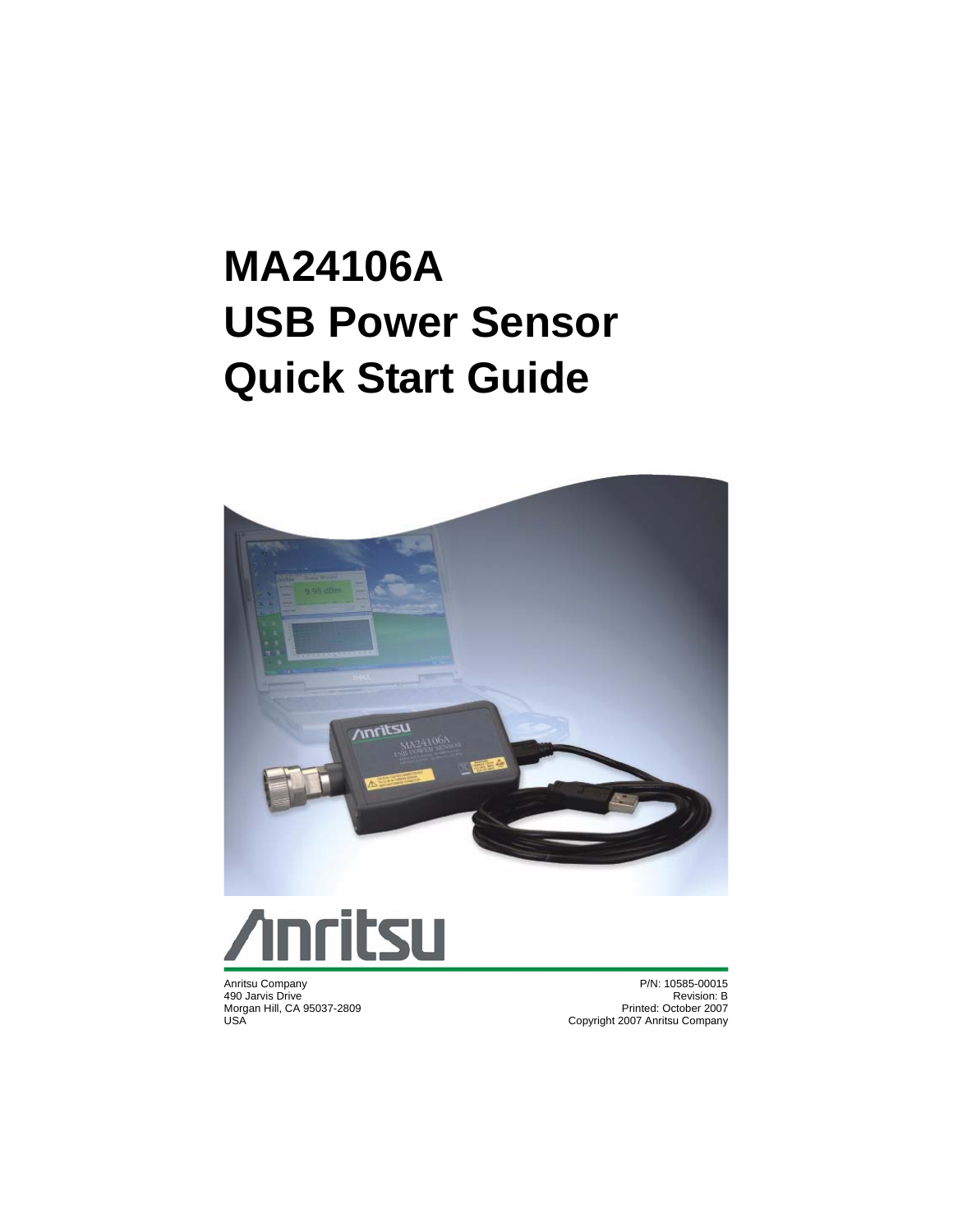### **Introduction**

This guide provides installation instructions for the MA24106A USB power sensor. It contains the following:

- **•** Hardware and Software Requirements for the installation and operation of the sensor
- **•** Driver Installation procedure for properly installing the driver for the sensor

#### **Hardware and Software Requirements**

Please make sure that the following minimum requirements are met to control the power sensor via a personal computer:

- **•** Intel® Pentium® III or equivalent processor
- **•** Microsoft® Windows Vista® (32-bit only), Windows XP or Windows 2000
- **•** 512 MB of RAM
- **•** 100 MB of available hard-disk space
- **•** 1024 × 768 display resolution
- **•** PC or laptop with a USB port and CD-ROM drive

## **Driver Installation**

The driver must be installed before the MA24106A power sensor can be used. Follow the steps below as a guide for proper installation: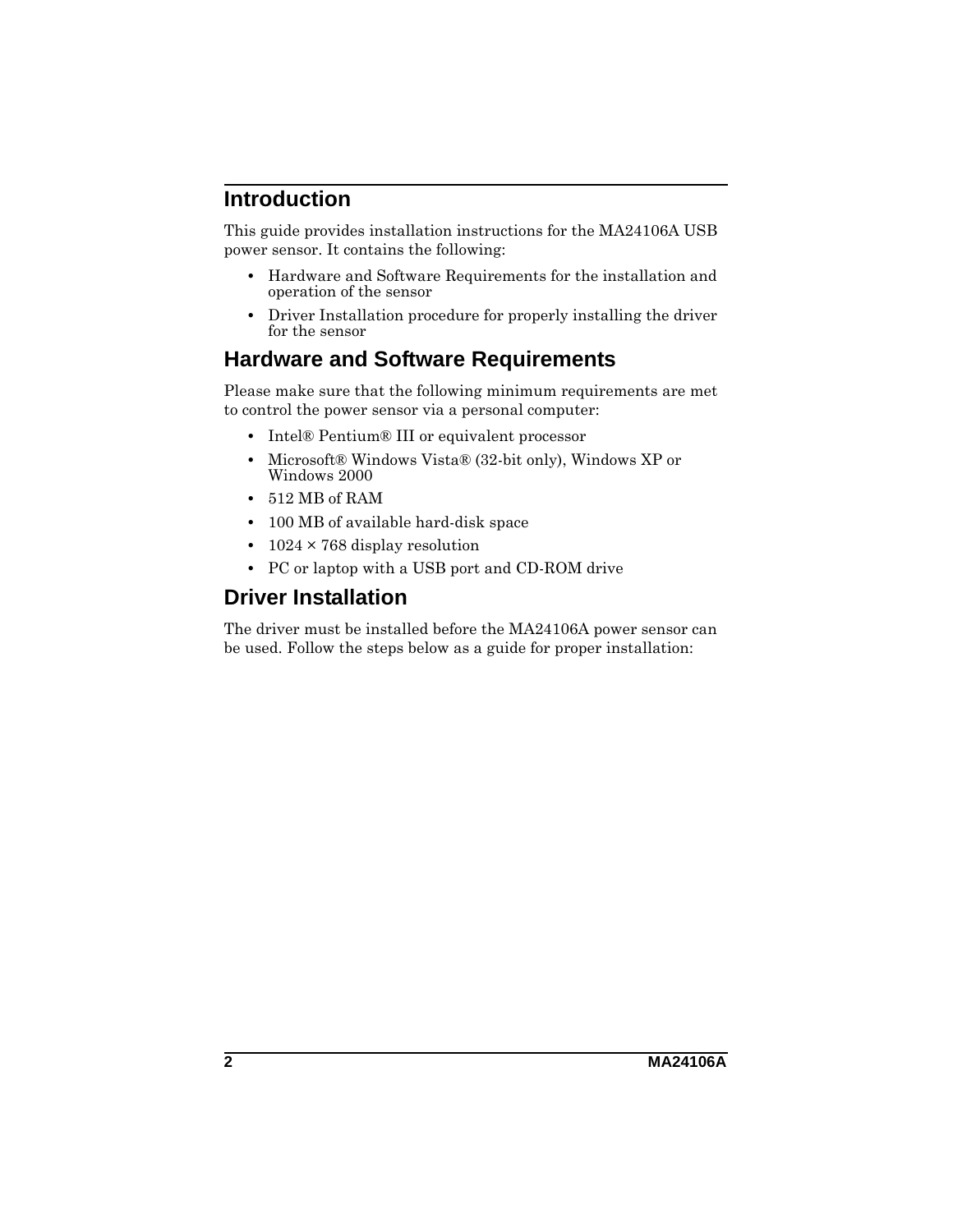**1.** Insert the installation CD in the drive of your computer. If the installation menu does not start automatically, open the file named **Startup.htm** located on the CD.



**Figure 1.** Anritsu Power Meter Installation Menu

**Note:** If required, please install the .Net Framework, version 2.0.

**2.** Click **Install Power Meter Application** and select **Run** to start the installation.



**Figure 2.** File Download - Security Warning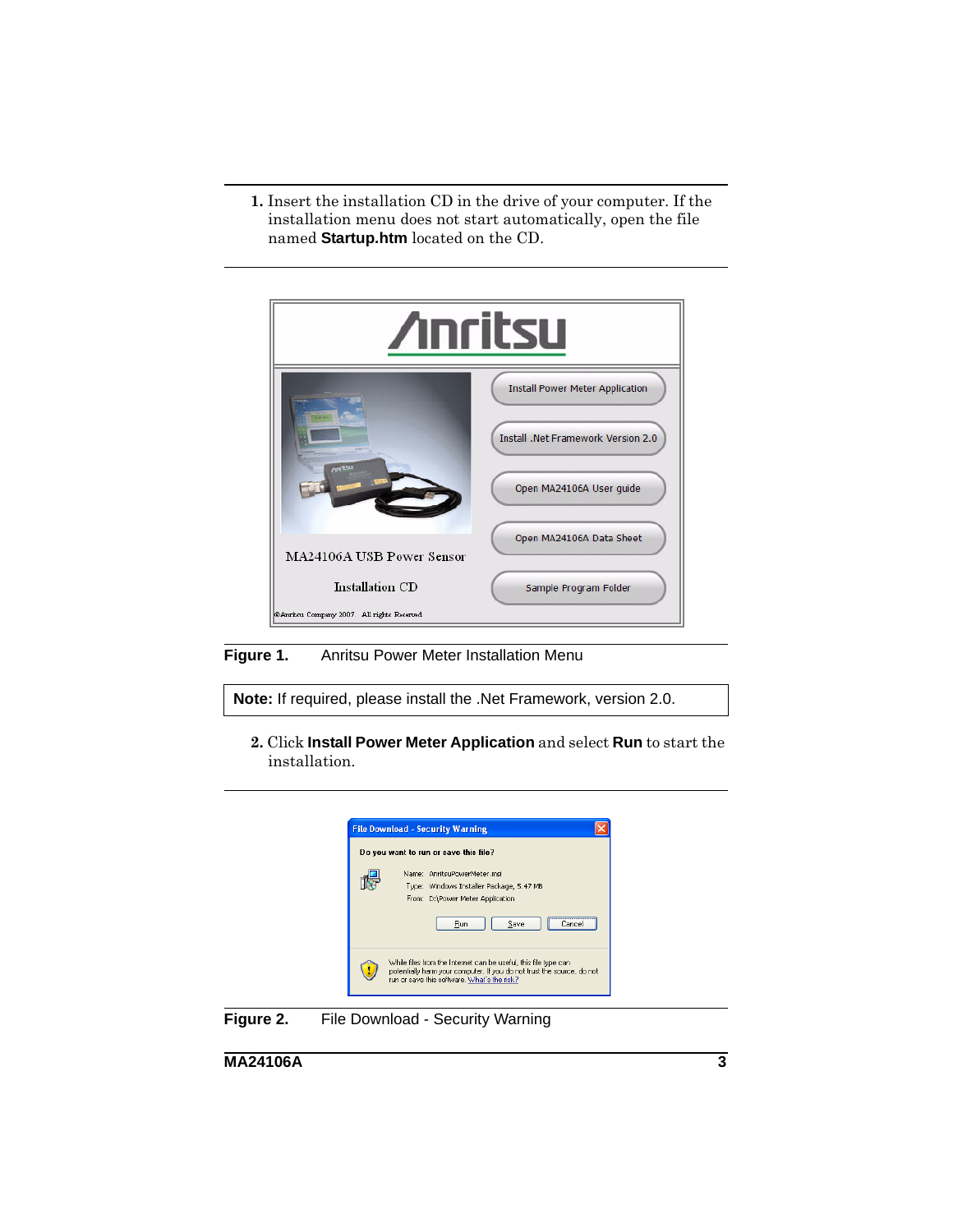**3.** Click **Next** in the following screen to begin the installation process.



**Figure 3.** Anritsu Power Meter Installation

**4.** Browse for the installation folder and select the desired permissions, and then click **Next**.

The default installation directory is:

C:\Program Files\Anritsu\AnritsuPowerMeter



**Figure 4.** Anritsu Power Meter Installation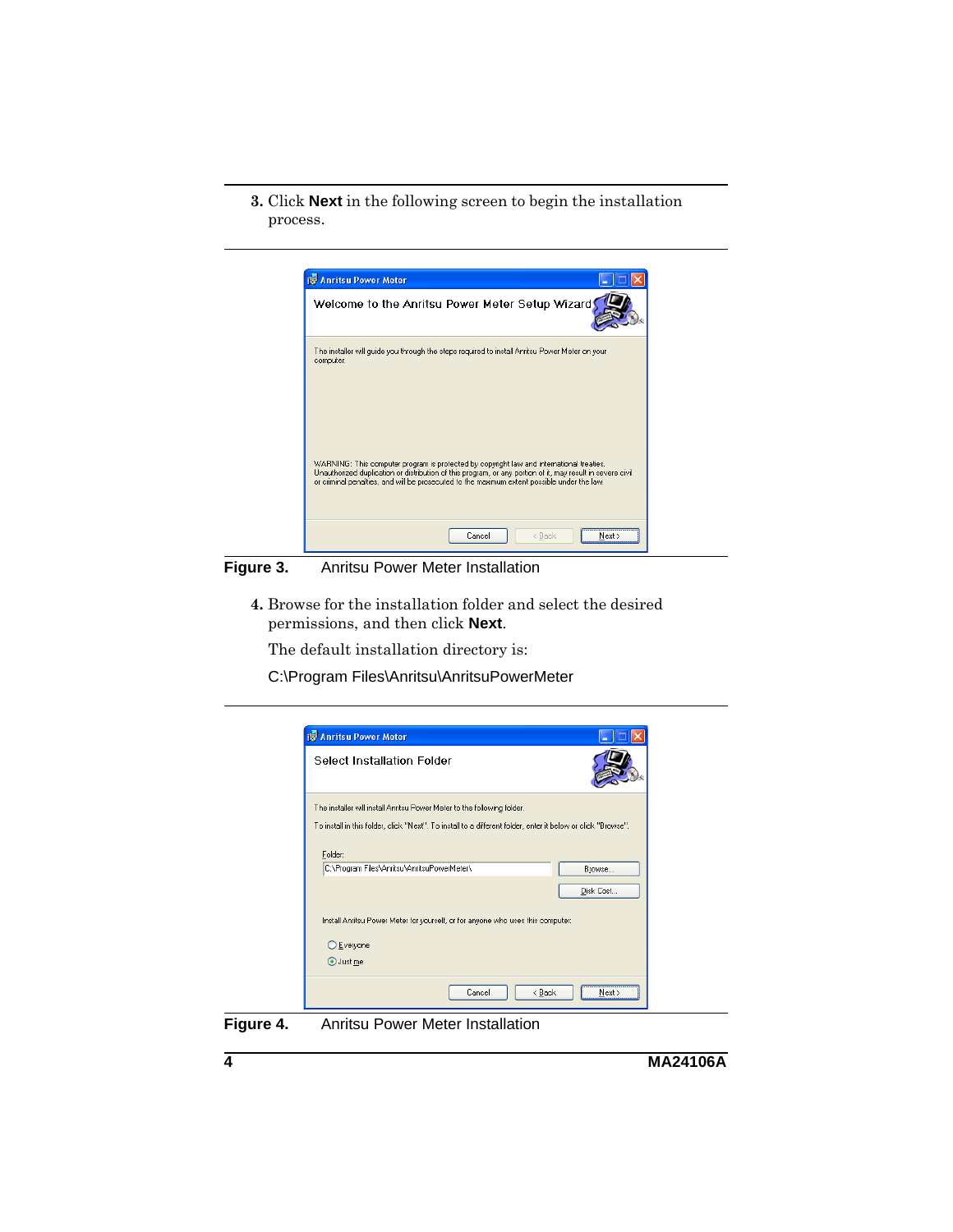**5.** Select **I Agree** to the license agreement, and then click **Next**.



**Figure 5.** License Agreement

**6.** Select **Next** to continue with the software installation.



**Figure 6.** Confirm Installation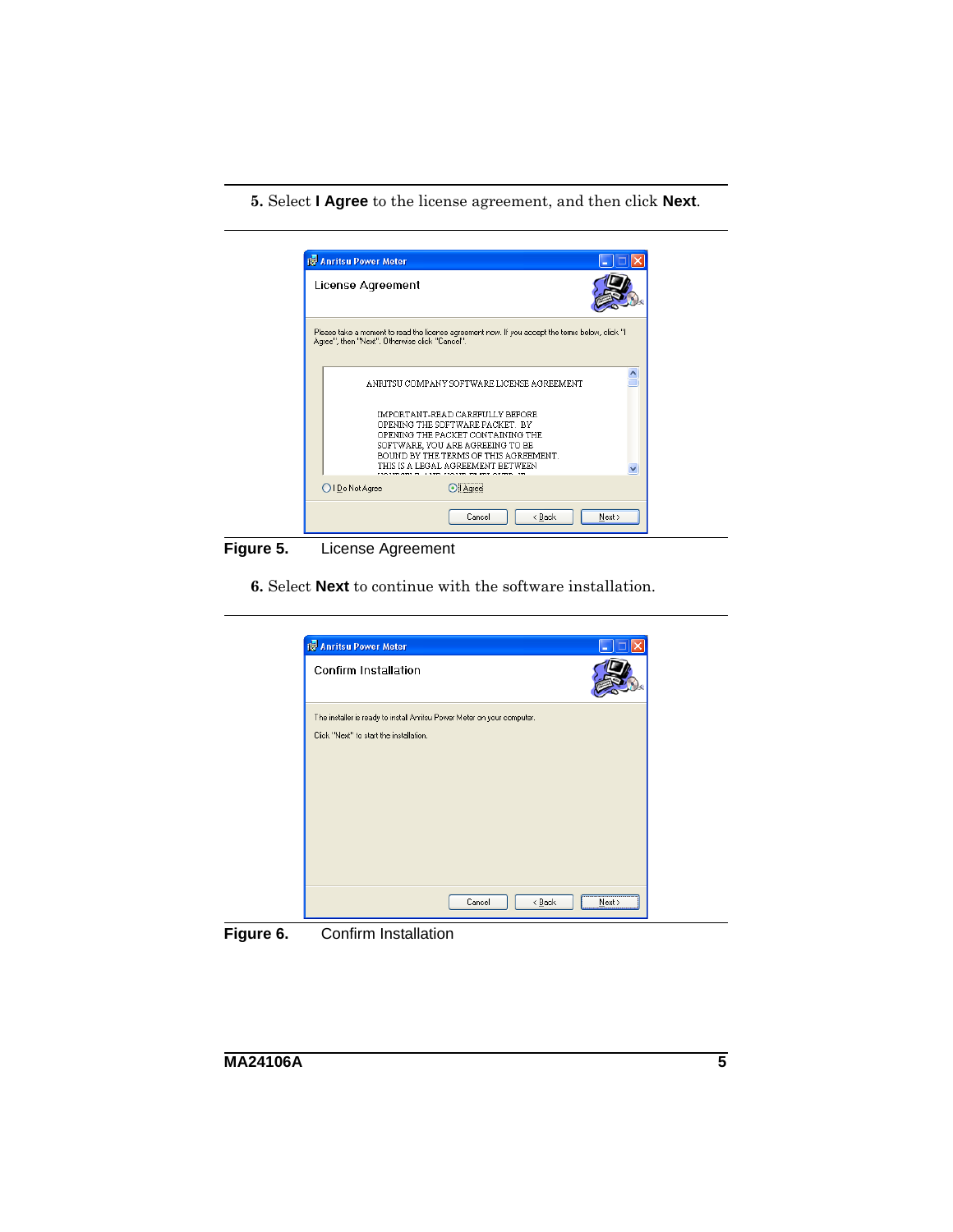The software will then install to the selected location.



**Figure 7.** Installing the Anritsu Power Meter Application

**7.** When the installation completes, click **Close**.



**Figure 8.** Application Installation Complete

**8.** Connect the MA24106A power sensor to the USB port of the PC with the supplied USB cable. The status LED will light green indicating that the sensor is turned ON.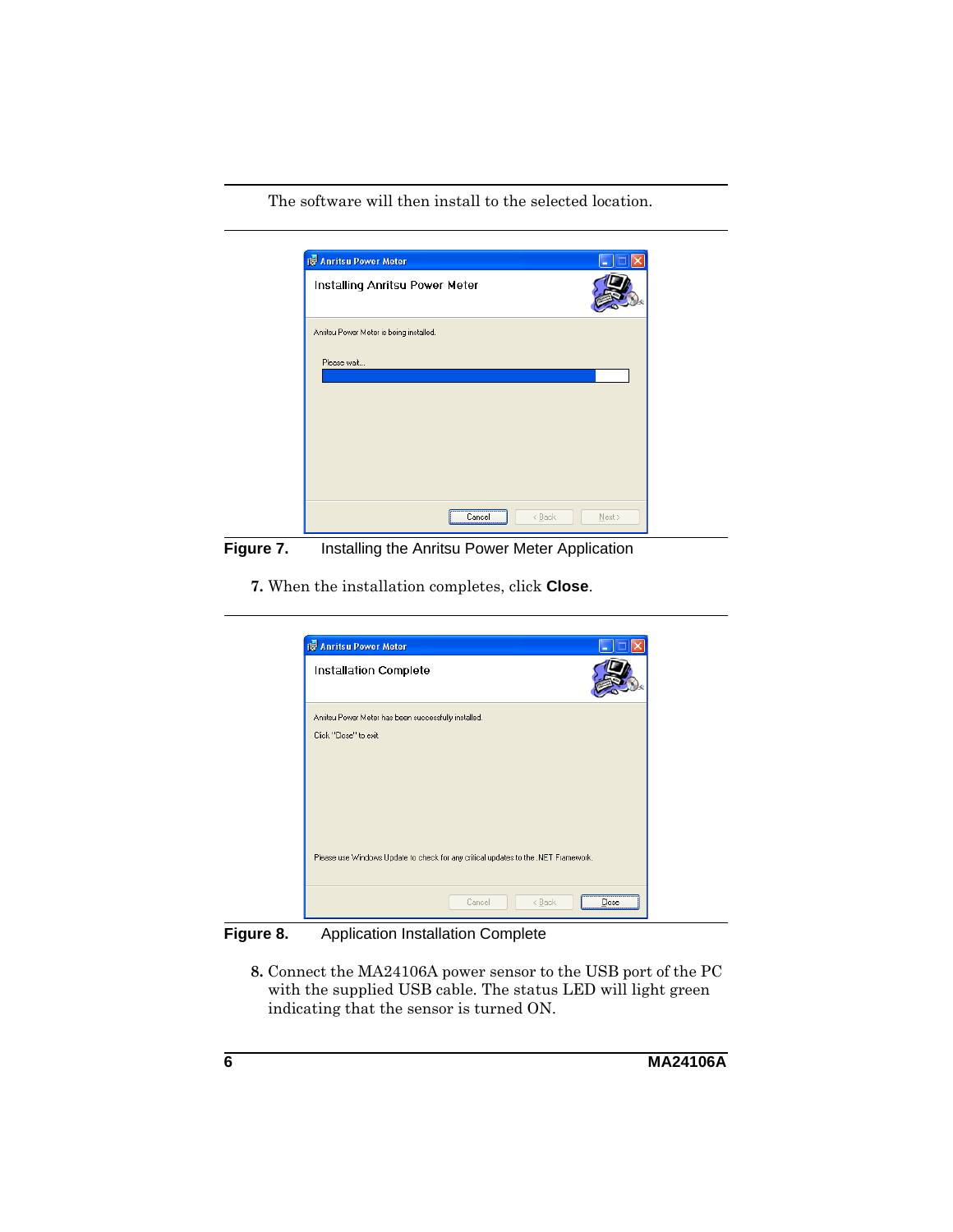**9.** When the Found New Hardware Wizard installation screen appears, select **No, not this time** to search for software, and then click **Next**.



**Figure 9.** Found New Hardware Wizard

**10.** Select **Install from a list or specific location (Advanced)**, and then Click **Next**.



**Figure 10.** Found New Hardware Wizard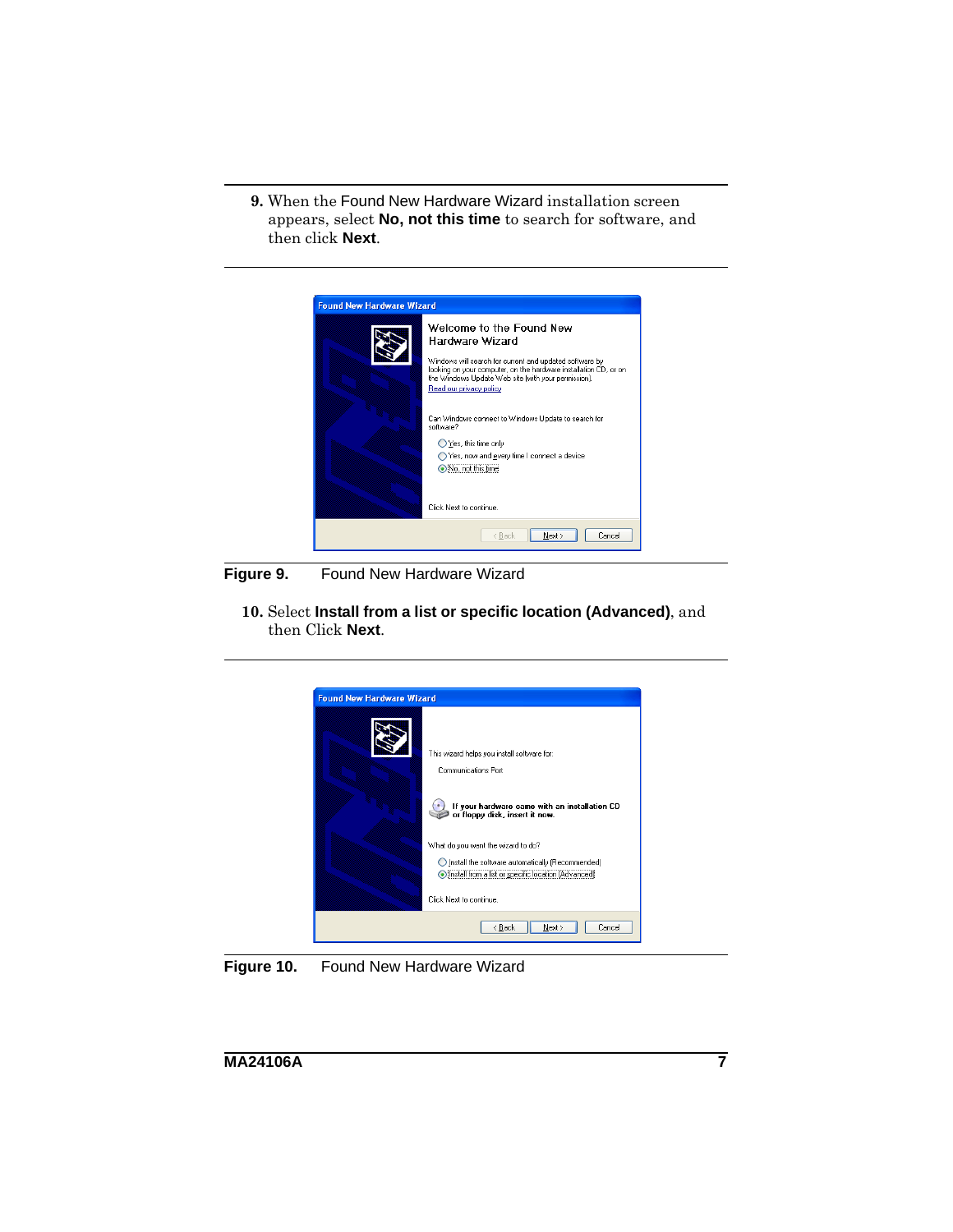**11.** Select **Don't search. I will choose the driver to install**, and then click **Next**.

| <b>Found New Hardware Wizard</b>                                                                                                                               |  |  |  |
|----------------------------------------------------------------------------------------------------------------------------------------------------------------|--|--|--|
| Please choose your search and installation options.                                                                                                            |  |  |  |
| ◯ Search for the best driver in these locations.                                                                                                               |  |  |  |
| Use the check boxes below to limit or expand the default search, which includes local<br>paths and removable media. The best driver found will be installed.   |  |  |  |
| Search removable media (floppy, CD-ROM)                                                                                                                        |  |  |  |
| Include this location in the search:                                                                                                                           |  |  |  |
| C:\Program Files\Anritsu\AnristuPowerMeter<br>Browse                                                                                                           |  |  |  |
| ⊙ Don't search. I will choose the driver to install.                                                                                                           |  |  |  |
| Choose this option to select the device driver from a list. Windows does not guarantee that<br>the driver you choose will be the best match for your hardware. |  |  |  |
|                                                                                                                                                                |  |  |  |
| < Back<br>Next ><br>Cancel                                                                                                                                     |  |  |  |

**Figure 11.** Found New Hardware Wizard

**12.** Select the hardware type **Computer**, and then click **Next**.



**Figure 12.** Found New Hardware Wizard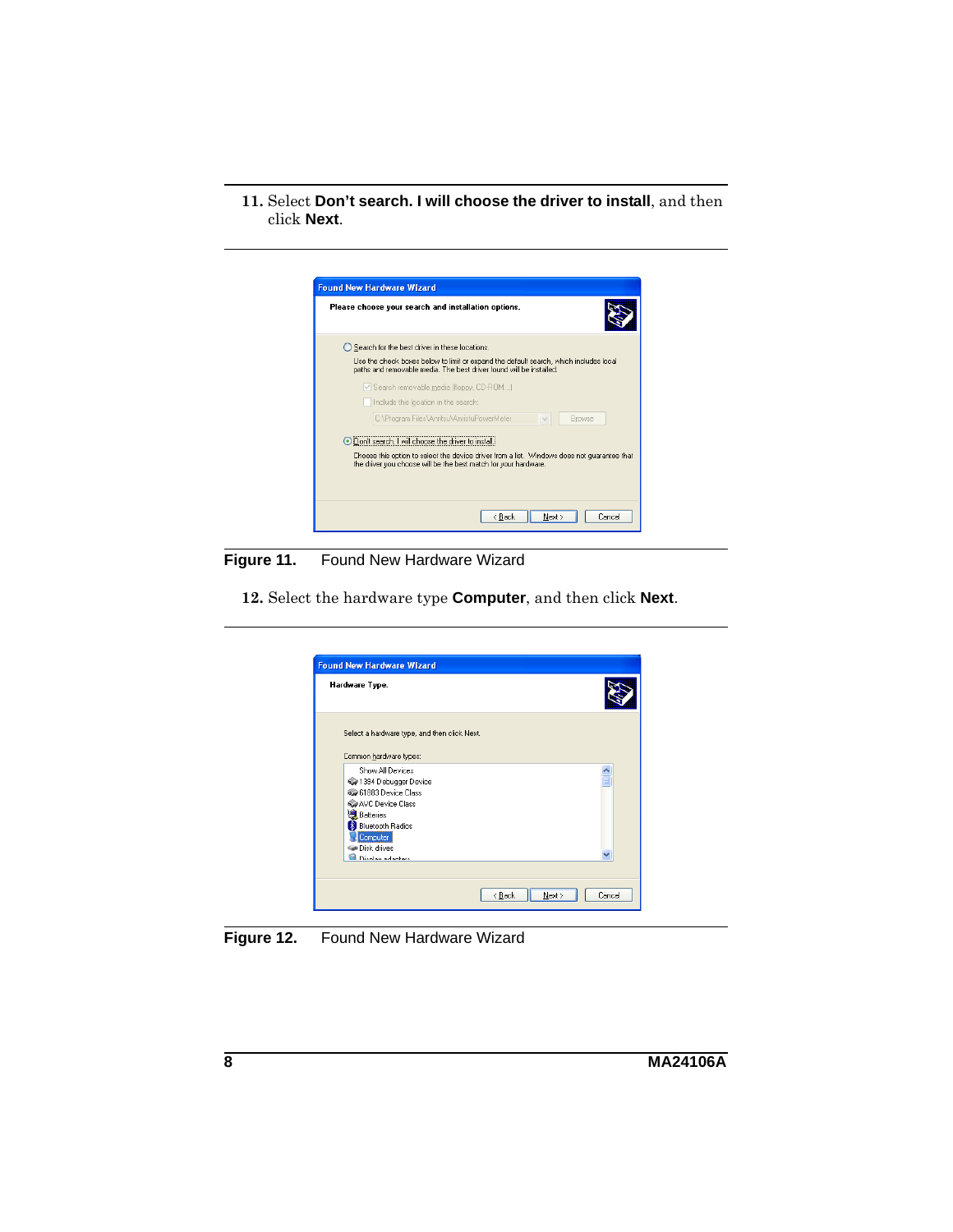**13.** Click **Have Disk...**, and then click **Next**.



**Figure 13.** Found New Hardware Wizard

**14.** Browse to the location on your hard drive where you installed the program. If the default settings were chosen during the application installation, click **Browse...**, as shown below, and then select:

C:\Program Files\Anritsu\AnritsuPowerMeter\AnritsuMA24106A.inf

**15.** Click **OK**.



**Figure 14.** Install From Disk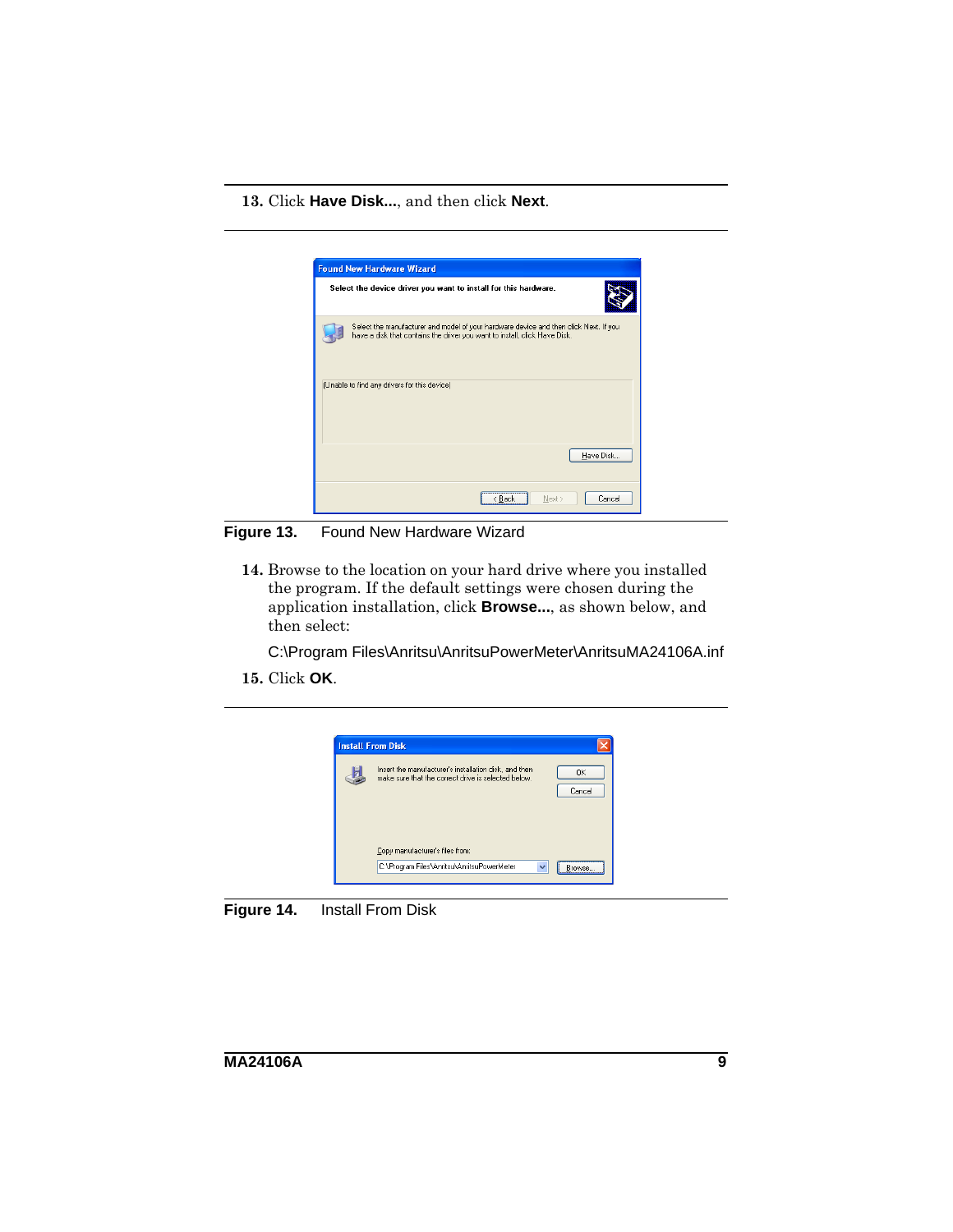#### **16.** Select **Anritsu MA24106A** from the list, and then click **Next** as shown below.



**Figure 15.** Found New Hardware Wizard

**17.** The Hardware Installation warning may appear as shown in Figure 16. Click **Continue Anyway**.



**Figure 16.** Hardware Installation